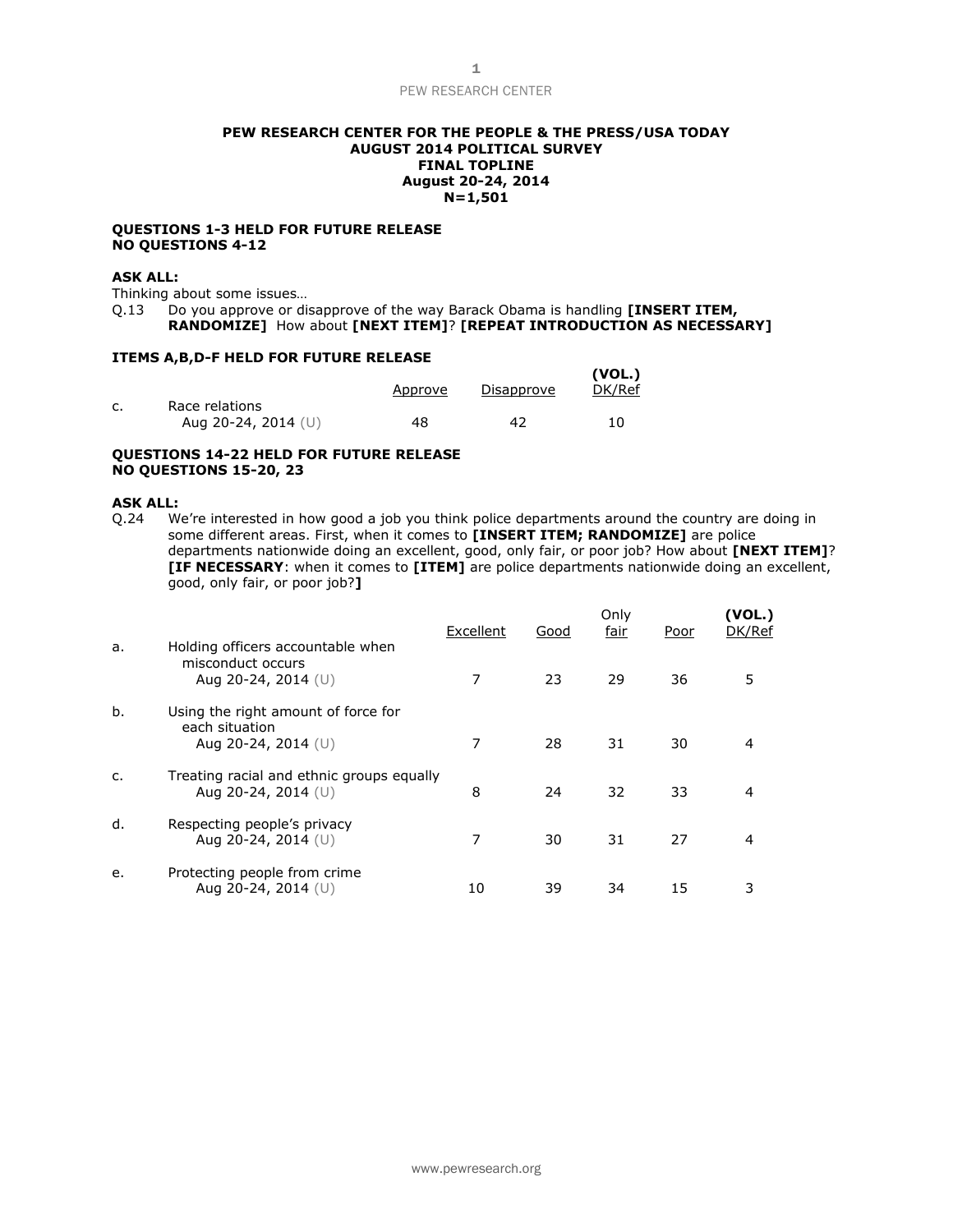# **ASK ALL:**<br>0.25 As

- As you may know, many police departments around the country have military equipment and weapons. Overall, how much confidence do you have in police departments to use this type of equipment appropriately? **[READ IN ORDER]:**
	- (U)
	- Aug
	- 20-24
	- 2014
	- 18 A great deal<br>36 A fair amoun
	- A fair amount
	- 27 Not too much
	- 17 None at all<br>2 Don't know
	- 2 Don't know/Refused **(VOL.)**

## **NO QUESTIONS 26-29, 37, 39, 41-48, 51, 53, 55-59, 61, 64-65, 67-68, 71-76, 78-84 QUESTIONS 30-36, 38, 40, 49-50, 52, 54, 60, 62-63, 66, 69-70, 77 HELD FOR FUTURE RELEASE**

### **ASK ALL:**

Now I have some questions about how some groups in our society get along …

Q.85 In general, how well do you think **[INSERT ITEM; RANDOMIZE]** get along with each other these days – would you say very well, pretty well, not too well, or not at all well? What about how well **[NEXT ITEM]** get along? **[IF NECESSARY:** Just in general, do **[ITEM]** get along very well, pretty well, not too well, or not at all well these days?]

|    |                                       | Very | Pretty | Not      | Not at         | (VOL.) |
|----|---------------------------------------|------|--------|----------|----------------|--------|
|    |                                       | well | well   | too well | all well       | DK/Ref |
| a. | Whites and Hispanics                  |      |        |          |                |        |
|    | Aug 20-24, 2014 (U)                   | 14   | 62     | 18       | 3              | 4      |
|    | Pew Social Trends Aug 1-4, 2013       | 13   | 61     | 18       | $\overline{2}$ | 6      |
|    | Pew Social Trends Oct 28-Nov 30, 2009 | 11   | 56     | 22       | 3              | 8      |
|    | Pew Social Trends Sep 5-Oct 6, 2007   | 15   | 53     | 19       | 3              | 10     |
| b. | <b>Blacks and Hispanics</b>           |      |        |          |                |        |
|    | Aug 20-24, 2014 $(U)$                 | 12   | 48     | 22       | 6              | 13     |
|    | Pew Social Trends Aug 1-4, 2013       | 10   | 44     | 25       | 5              | 16     |
|    | Pew Social Trends Oct 28-Nov 30, 2009 | 9    | 39     | 24       | 6              | 22     |
|    | Pew Social Trends Sep 5-Oct 6, 2007   | 11   | 33     | 23       | 8              | 25     |
| C. | Blacks and whites                     |      |        |          |                |        |
|    | Aug 20-24, 2014 (U)                   | 12   | 57     | 23       | 5              |        |
|    | Pew Social Trends Aug 1-4, 2013       | 13   | 63     | 17       | 3              | 4      |
|    | Pew Social Trends Oct 28-Nov 30, 2009 | 13   | 63     | 16       | 3              | 5      |
|    | Pew Social Trends Sep 5-Oct 6, 2007   | 18   | 57     | 18       | 2              | 5      |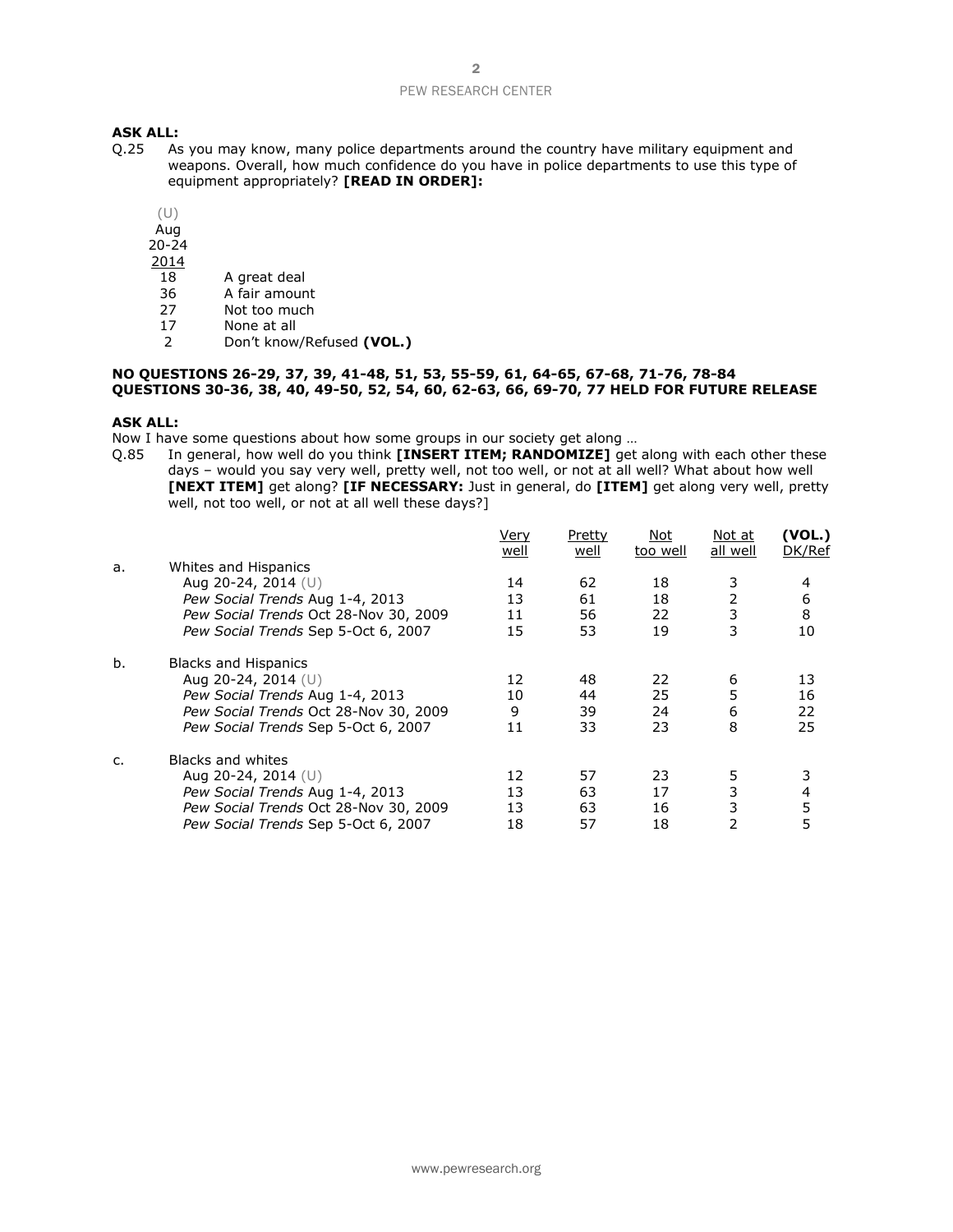# **ASK ALL:**<br>Q.86 Ho

How much confidence do you have in police officers in your community **[INSERT ITEM; READ IN ORDER]**--a great deal, a fair amount, just some, or very little confidence? **[READ IF NECESSARY**: How much confidence do you have in police officers in your community **[INSERT ITEM; READ IN ORDER**] -- a great deal, a fair amount, just some, or very little confidence?

|    |                                                              | Great<br>deal | Fair<br>amount | Just<br>some | Very<br>little | (VOL.)<br>None/<br>DK/Ref |
|----|--------------------------------------------------------------|---------------|----------------|--------------|----------------|---------------------------|
| a. | To do a good job enforcing the law                           | 39            | 36             | 12           | 11             |                           |
|    | Aug 20-24, 2014 (U)<br>Pew Social Trends Oct 28-Nov 30, 2009 | 41            | 30             | 16           | 10             | 1                         |
|    | Pew Social Trends Sep 5-Oct 6, 2007                          | 42            | 31             | 13           | 11             | $\frac{2}{3}$             |
|    | <b>TREND FOR COMPARISON:</b>                                 |               |                |              |                |                           |
|    | NBC/Wall Street Journal: October 1995 <sup>1</sup>           | 36            | 37             | 12           | 12             | 1                         |
| b. | To not use excessive force on suspects                       |               |                |              |                |                           |
|    | Aug 20-24, 2014 $(U)$                                        | 31            | 33             | 15           | 18             | 4                         |
|    | Pew Social Trends Oct 28-Nov 30, 2009                        | 33            | 30             | 18           | 13             | 6                         |
|    | Pew Social Trends Sep 5-Oct 6, 2007                          | 37            | 29             | 12           | 14             | 8                         |
|    | <b>TREND FOR COMPARISON:</b>                                 |               |                |              |                |                           |
|    | NBC/Wall Street Journal: October 1995                        | 28            | 31             | 15           | 16             | 8                         |
| c. | To treat blacks and whites equally                           |               |                |              |                |                           |
|    | Aug 20-24, 2014 (U)                                          | 30            | 32             | 15           | 20             | 3                         |
|    | Pew Social Trends Oct 28-Nov 30, 2009                        | 33            | 28             | 18           | 14             | $\overline{7}$            |
|    | Pew Social Trends Sep 5-Oct 6, 2007                          | 37            | 29             | 11           | 14             | 9                         |
|    | <b>TREND FOR COMPARISON:</b>                                 |               |                |              |                |                           |
|    | NBC/Wall Street Journal: October 1995                        | 25            | 33             | 12           | 17             | 11                        |
| d. | To treat Hispanics and whites equally                        |               |                |              |                |                           |
|    | Aug 20-24, 2014 (U)                                          | 30            | 34             | 15           | 17             | 4                         |
|    | Pew Social Trends Oct 28-Nov 30, 2009                        | 29            | 28             | 20           | 15             | 7                         |
| e. | To gain the trust of local residents                         |               |                |              |                |                           |
|    | Aug 20-24, 2014 (U)                                          | 33            | 36             | 16           | 14             | 2                         |
|    |                                                              |               |                |              |                |                           |

## **NO QUESTIONS 87-89**

 $1$  Trends for comparison for items 86a, 86b, and 86c are from a poll conducted by NBC News and the Wall Street Journal in October 1995. The question read: "How much confidence do you have in police officers in your community in terms of..." and included a voluntary "None" response in its report.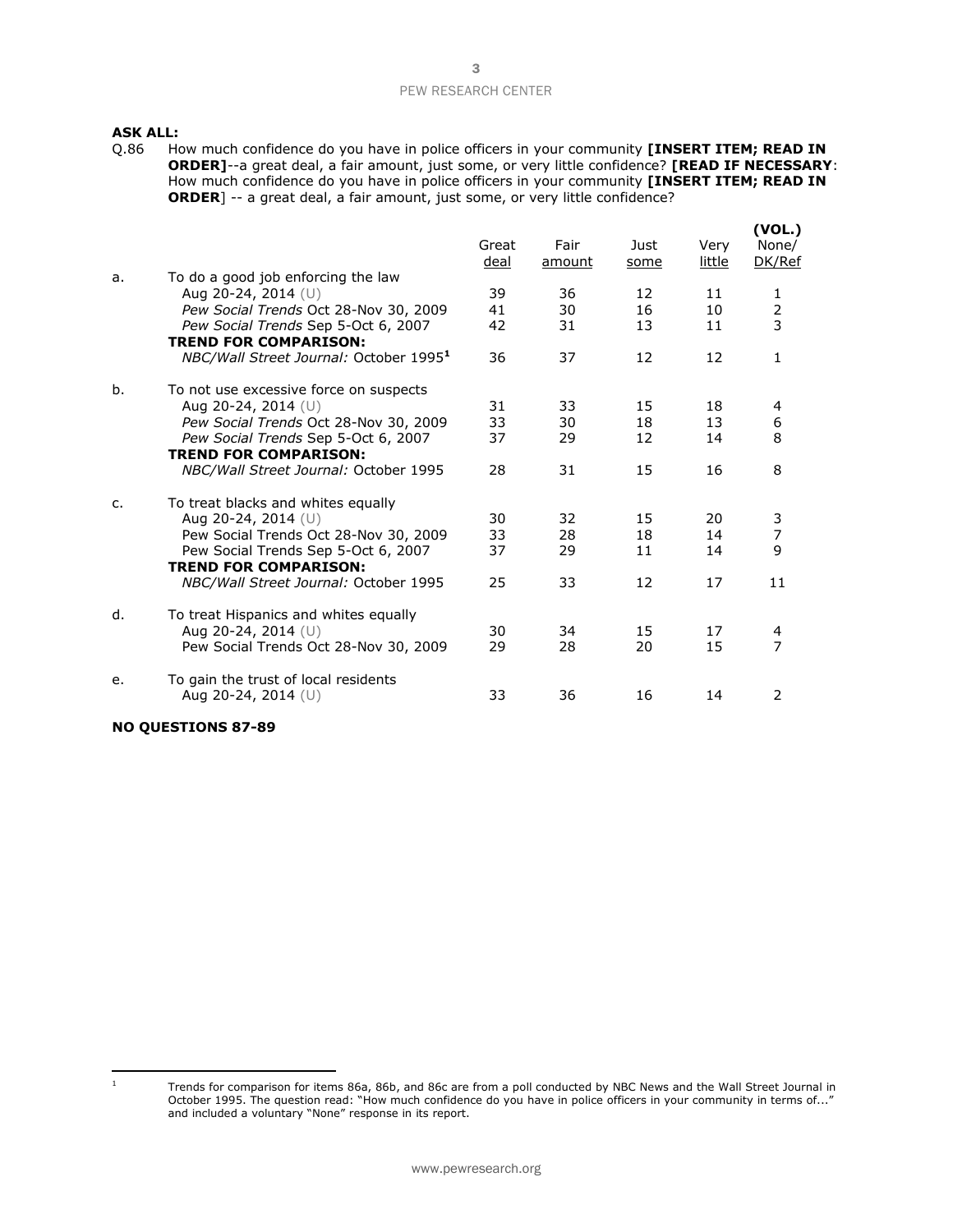### **ASK ALL:**

PARTY In politics TODAY, do you consider yourself a Republican, Democrat, or independent? **ASK IF INDEP/NO PREF/OTHER/DK/REF (PARTY=3,4,5,9):**

PARTYLN As of today do you lean more to the Republican Party or more to the Democratic Party?

|                          |              |              |                                       | (VOL.)                  | (VOL.)                                        |                |              |              |
|--------------------------|--------------|--------------|---------------------------------------|-------------------------|-----------------------------------------------|----------------|--------------|--------------|
|                          |              |              |                                       | No                      | Other                                         | (VOL.)         | Lean         | Lean         |
|                          | Republican   |              | Democrat Independent preference party |                         |                                               | DK/Ref         | <u>Rep</u>   | Dem          |
| Aug 20-24, 2014          | 24           | 31           | 37                                    | 4                       | 1                                             | 4              | 15           | 16           |
| Jul 8-14, 2014           | 25           | 34           | 37                                    | $\mathbf 2$             | 1                                             | $\mathbf 1$    | 16           | 15           |
| Apr 23-27, 2014          | 24           | 30           | 41                                    | $\overline{2}$          | 1                                             | $\overline{2}$ | 18           | 17           |
| Jan 23-Mar 16, 2014      | 22           | 31           | 41                                    | 3                       | $\mathbf{1}$                                  | $\overline{2}$ | 17           | 17           |
| Feb 14-23, 2014          | 22           | 32           | 39                                    | $\overline{\mathbf{4}}$ | $\mathbf{1}$                                  | $\overline{2}$ | 14           | 17           |
| Jan 15-19, 2014          | 21           | 31           | 41                                    | 3                       | 1                                             | $\overline{2}$ | 18           | 16           |
| Dec 3-8, 2013            | 24           | 34           | 37                                    | 3                       | $\ast$                                        | $\overline{2}$ | 17           | 15           |
| Oct 30-Nov 6, 2013       | 24           | 32           | 38                                    | $\overline{\mathbf{4}}$ | $\ast$                                        | $\overline{2}$ | 16           | 14           |
| Oct 9-13, 2013           | 25           | 32           | 37                                    | 3                       | 1                                             | 3              | 16           | 18           |
| Sep 4-8, 2013            | 26           | 32           | 38                                    | 3                       | $\mathbf{1}$                                  | $\mathbf 1$    | 17           | 15           |
| Jul 17-21, 2013          | 19           | 29           | 46                                    | 3                       | $\ast$                                        | $\overline{2}$ | 19           | 18           |
| Jun 12-16, 2013          | 23           | 33           | 39                                    | 3                       | $\ast$                                        | $\overline{2}$ | 17           | 15           |
| May 1-5, 2013            | 25           | 32           | 37                                    | $\overline{2}$          | $\mathbf{1}$                                  | 3              | 14           | 16           |
| <b>Yearly Totals</b>     |              |              |                                       |                         |                                               |                |              |              |
| 2013                     | 23.9         | 32.1         | 38.3                                  | 2.9                     | .5                                            | 2.2            | 16.0         | 16.0         |
| 2012                     | 24.7         | 32.6         | 36.4                                  | 3.1                     | .5                                            | 2.7            | 14.4         | 16.1         |
| 2011                     | 24.3         | 32.3         | 37.4                                  | 3.1                     | .4                                            | 2.5            | 15.7         | 15.6         |
| 2010                     | 25.2         | 32.7         | 35.2                                  | 3.6                     | .4                                            | 2.8            | 14.5         | 14.1         |
| 2009                     | 23.9         | 34.4         | 35.1                                  | 3.4                     | .4                                            | 2.8            | 13.1         | 15.7         |
| 2008                     | 25.7         | 36.0         | 31.5                                  | 3.6                     | .3                                            | 3.0            | 10.6         | 15.2         |
| 2007                     | 25.3         | 32.9         | 34.1                                  | 4.3                     | .4                                            | 2.9            | 10.9         | 17.0         |
| 2006                     | 27.8         | 33.1         | 30.9                                  | 4.4                     | .3                                            | 3.4            | 10.5         | 15.1         |
| 2005                     | 29.3         | 32.8         | 30.2                                  | 4.5                     | .3                                            | 2.8            | 10.3         | 14.9         |
| 2004                     | 30.0         | 33.5         | 29.5                                  | 3.8                     | .4                                            | 3.0            | 11.7         | 13.4         |
| 2003                     | 30.3         | 31.5         | 30.5                                  | 4.8                     | $.5\,$                                        | 2.5            | 12.0         | 12.6         |
| 2002                     | 30.4         | 31.4         | 29.8                                  | 5.0                     | .7                                            | 2.7            | 12.4         | 11.6         |
| 2001                     | 29.0         | 33.2         | 29.5                                  | 5.2                     | .6                                            | 2.6            | 11.9         | 11.6         |
| 2001 Post-Sept 11        | 30.9         | 31.8         | 27.9                                  | 5.2                     | .6                                            | 3.6            | 11.7         | 9.4          |
| 2001 Pre-Sept 11<br>2000 | 27.3<br>28.0 | 34.4         | 30.9<br>29.1                          | 5.1<br>5.5              | .6<br>.5                                      | 1.7<br>3.6     | 12.1         | 13.5         |
| 1999                     | 26.6         | 33.4<br>33.5 | 33.7                                  | 3.9                     | $.5\,$                                        | 1.9            | 11.6<br>13.0 | 11.7<br>14.5 |
| 1998                     | 27.9         | 33.7         | 31.1                                  | 4.6                     | .4                                            | 2.3            | 11.6         | 13.1         |
| 1997                     | 28.0         | 33.4         | 32.0                                  | 4.0                     | .4                                            | 2.3            | 12.2         | 14.1         |
| 1996                     | 28.9         | 33.9         | 31.8                                  | 3.0                     | .4                                            | 2.0            | 12.1         | 14.9         |
| 1995                     | 31.6         | 30.0         | 33.7                                  | 2.4                     | .6                                            | 1.3            | 15.1         | 13.5         |
| 1994                     | 30.1         | 31.5         | 33.5                                  | 1.3                     | $\mathord{\hspace{1pt}\text{--}\hspace{1pt}}$ | 3.6            | 13.7         | 12.2         |
| 1993                     | 27.4         | 33.6         | 34.2                                  | 4.4                     | 1.5                                           | 2.9            | 11.5         | 14.9         |
| 1992                     | 27.6         | 33.7         | 34.7                                  | 1.5                     | 0                                             | 2.5            | 12.6         | 16.5         |
| 1991                     | 30.9         | 31.4         | 33.2                                  | $\pmb{0}$               | 1.4                                           | 3.0            | 14.7         | 10.8         |
| 1990                     | 30.9         | 33.2         | 29.3                                  | 1.2                     | 1.9                                           | 3.4            | 12.4         | 11.3         |
| 1989                     | 33           | 33           | 34                                    | $- -$                   | $- -$                                         | $- -$          | $- -$        | $- -$        |
| 1987                     | 26           | 35           | 39                                    | $-$                     | $-$                                           | $-$            | $-$          | $-$          |
|                          |              |              |                                       |                         |                                               |                |              |              |

## **QUESTIONS 90-91 HELD FOR FUTURE RELEASE**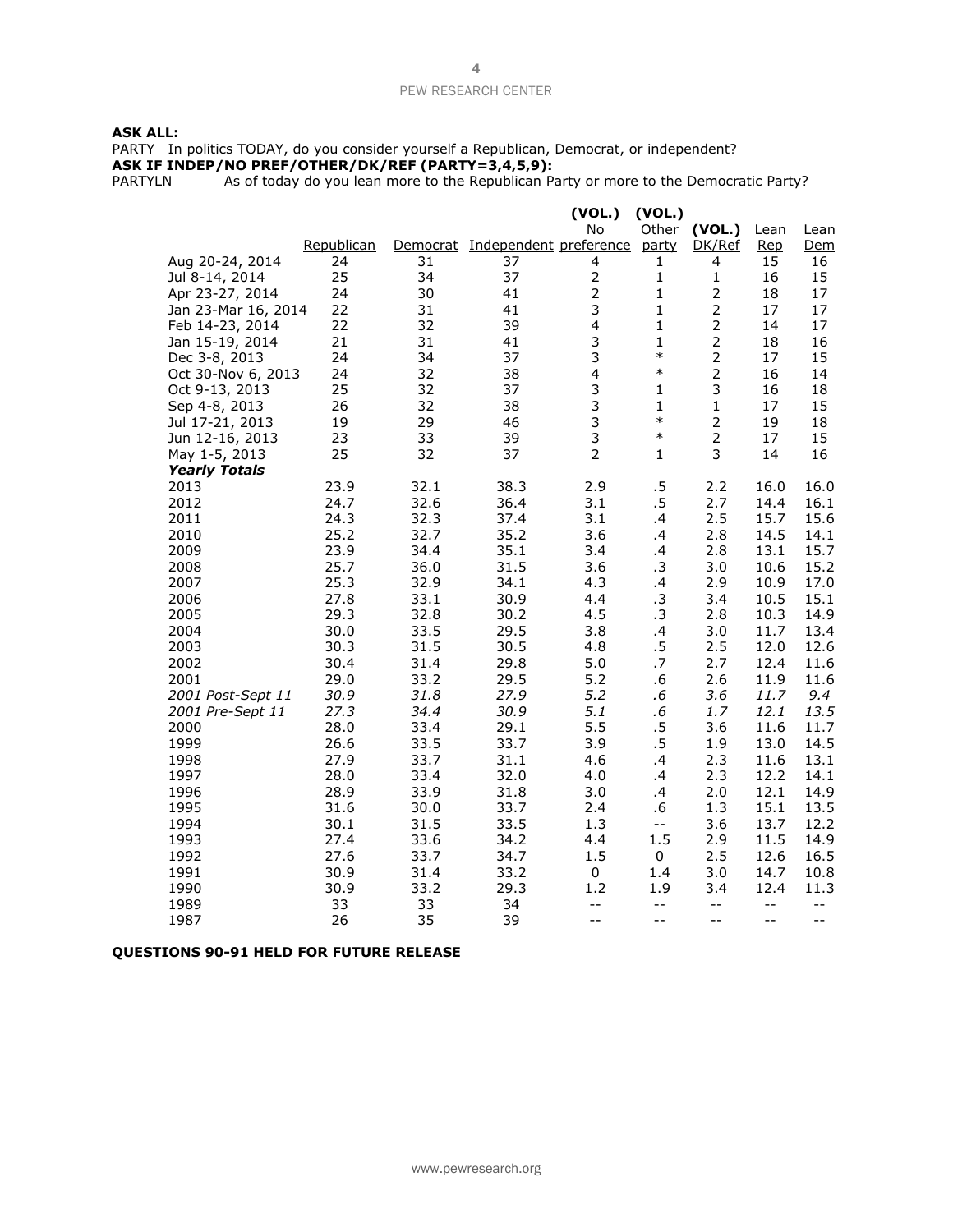# **ASK REPUBLICANS AND REPUBLICAN LEANERS ONLY (PARTY=1 OR PARTYLN=1):**<br>TEAPARTY3 From what you know, do you agree or disagree with the Tea Party movement

From what you know, do you agree or disagree with the Tea Party movement, or don't you have an opinion either way?

## **BASED ON REPUBLICANS AND REPUBLICAN LEANERS [N=608]**

|                          |              |                 |                   | (VOL.)         |                | Not       |
|--------------------------|--------------|-----------------|-------------------|----------------|----------------|-----------|
|                          |              |                 | No opinion        | Haven't        | (VOL.)         | heard of/ |
|                          | <u>Agree</u> | <u>Disagree</u> | <u>either way</u> | heard of       | <u>Refused</u> | <u>DK</u> |
| Aug 20-24, 2014          | 34           | 10              | 53                | $\ast$         | 2              | $- \, -$  |
| Jul 8-14, 2014           | 35           | 12              | 50                | 2              | 1              | $-$       |
| Apr 23-27, 2014          | 33           | 11              | 54                | 1              | 1              | --        |
| Jan 23-Mar 16, 2014      | 37           | 11              | 50                | 1              | 1              | --        |
| Feb 14-23, 2014          | 36           | 9               | 54                | 1              | 1              | --        |
| Jan 15-19, 2014          | 35           | 12              | 52                | 1              | $\ast$         | --        |
| Dec 3-8, 2013            | 32           | 9               | 57                | $\mathbf{1}$   | 1              | --        |
| Oct 30-Nov 6, 2013       | 40           | 9               | 48                | 2              | $\mathbf{1}$   | --        |
| Oct 9-13, 2013           | 41           | 11              | 45                | $\overline{2}$ | 1              | --        |
| Sep 4-8, 2013            | 35           | 9               | 54                | 1              | 1              | --        |
| Jul 17-21, 2013          | 37           | 10              | 50                | $\overline{2}$ | 1              | --        |
| Jun 12-16, 2013          | 44           | 9               | 46                | 1              | 2              | $-$       |
| May 23-26, 2013          | 41           | 7               | 48                | 1              | 3              | --        |
| May 1-5, 2013            | 28           | 8               | 61                | 2              | 1              | --        |
| Mar 13-17, 2013          | 43           | 7               | 47                | 1              | 1              | --        |
| Feb 13-18, 2013          | 36           | 9               | 52                | 1              | 3              | $-$       |
| Feb 14-17, 2013          | 43           | 9               | 45                | 1              | $\overline{c}$ | $-$       |
| Jan 9-13, 2013           | 35           | 10              | 51                | 2              | $\overline{2}$ | --        |
| Dec 5-9, 2012            | 37           | 11              | 51                | 1              | $\ast$         | --        |
| Oct 31-Nov 3, 2012 (RVs) | 40           | 8               | 49                | 1              | 2              | $-$       |
| Oct 4-7, 2012            | 38           | 9               | 50                | 1              | 3              | --        |
| Sep 12-16, 2013          | 39           | 7               | 52                | 1              | 1              | --        |
| Jun 28-Jul 9, 2012       | 40           | 9               | 47                | $\overline{2}$ | 1              | --        |
| Jun 7-17, 2012           | 42           | 8               | 48                | 1              | 1              | --        |
| May 9-Jun 3, 2012        | 36           | 9               | 53                | 1              | $\overline{c}$ | --        |
| Apr 4-15, 2012           | 42           | 8               | 48                | $\mathbf 1$    | $\mathbf{1}$   | --        |
| Mar 7-11, 2012           | 38           | 10              | 49                | 2              | $\mathbf{1}$   | --        |
| Feb 8-12, 2012           | 40           | 7               | 51                | 1              | 1              | --        |
| Jan 11-16, 2012          | 42           | 8               | 47                | 1              | 1              |           |
|                          | 37           | 8               | 52                | 1              | 1              | --        |
| Jan 4-8, 2012            | 40           | 9               | 48                | 2              | 1              |           |
| Dec 7-11, 2011           | 41           |                 | 49                | $\ast$         | 1              | --        |
| Nov 9-14, 2011           |              | 9<br>9          |                   | $\ast$         |                | --        |
| Nov 9-14, 2011           | 41<br>37     |                 | 49                |                | 1<br>1         | --        |
| Sep 22-Oct 4, 2011       |              | 11              | 51                | 1<br>$\ast$    |                |           |
| Aug 17-21, 2011          | 43           | 7               | 49                | $\ast$         | 1              | --        |
| Jul 20-24, 2011          | 40           | 7               | 51                |                | 1              | --        |
| Jun 15-19, 2011          | 42           | 9               | 47                | 1              | 1              | --        |
| May 25-30, 2011          | 37           | 7               | 52                | 1<br>$\ast$    | 3              | --        |
| Mar 30-Apr 3, 2011       | 45           | 9               | 46                |                | 1<br>$\ast$    | --        |
| Mar 8-14, 2011           | 37           | 7               | 54                | 1              |                | $-$       |
| Feb 22-Mar 1, 2011       | 41           | 9               | 48                | 1              | 1              | $-$       |
| Feb 2-7, $2011^2$        | 43           | 8               | 47                | 1              | 1              | --        |
| Jan 5-9, 2011            | 45           | 6               | 47                | 1              | 1              | --        |
| Dec 1-5, 2010            | 48           | 5               | 45                | 1              | 1              | $-$       |
| Nov 4-7, 2010            | 51           | 5               | 42                | 1              | 1              | $-$       |
| Oct 27-30, 2010 (RVs)    | 58           | 5               | 27                | --             | 1              | 9         |
| Oct 13-18, 2010 (RVs)    | 54           | 5               | 30                | $- -$          | $\mathbf{1}$   | 10        |

 2

In the February 2-7, 2011, survey and before, question read "…do you strongly agree, agree, disagree or strongly disagree with the Tea Party movement…" In October 2010 and earlier, question was asked only of those who had heard or read a lot or a little about the Tea Party. In May 2010 through October 2010, it was described as: "the Tea Party movement that has been involved in campaigns and protests in the U.S. over the past year." In March 2010 it was described as "the Tea Party protests that have taken place in the U.S. over the past year."